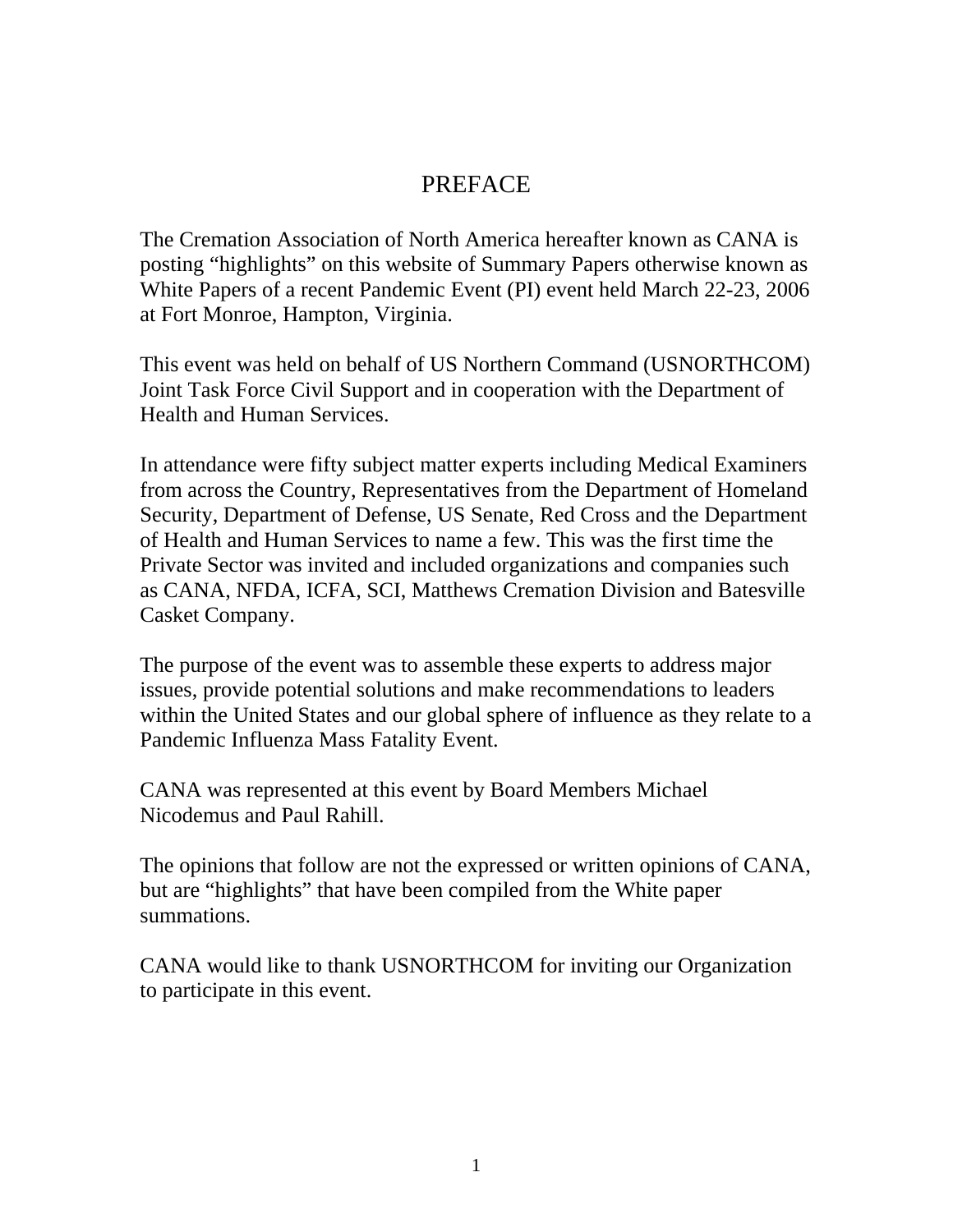#### White Paper

#### Operations, Identification and Command and Control of Mass Fatalities resulting from a Pandemic Influenza Event in the United States

#### Executive Summary

The number of those estimated to perish during another pandemic influenza (PI) event in the United States (US) may be between 5%-7% of the infected population (infected population est. to be  $25\%$ ) or  $3,612,500 - 5,057,500$  respectively(1). Governmental authorities, primarily the medical examiner/coroner (ME/C), law enforcement, public health, and associated death care professionals will not only need to manage these fatalities but also the 2.4 million deaths that occur annually. The purpose of this paper is to identify the predominant issues regarding command and control of mass fatalities, morgue operations, and body identification during a PI event and provide senior leaders actionable recommendations to managing this most daunting task.

Subject matter experts identified eleven major issues senior leaders need to address to manage numerous fatalities resulting from a PI event. These issues, described in more detail throughout this paper, direct local, state and federal leaders to shift all limited resources, associated with fatality operations, toward performing only the most timecritical tasks and centralize the processing of remains at the most appropriate local level. Until the spread of the disease and the associated mortality rate slows, authorities must focus on the recovery of remains, the collection of minimal but specific victim identification materials (but not processing the material) and the placement of the deceased in temporary storage.

At the federal level, the most critical and actionable recommendation is the creation of a Mass Fatality Management Emergency Support Function (ESF), under the National Response Plan (NRP) that is separate from the management of living causalities (ESF#8). Although a PI event will necessitate local and state government performing a large portion if not ALL fatality management related tasks, clear and consistent federal policy will assist jurisdictions that are not familiar with managing large numbers of fatalities from a disaster and alleviate the public pressure these agencies experience when nontraditional death practices are employed.

(1) Infection numbers and fatality rate numbers provided by JTF-CS during the Pandemic Influenza Workshop on March 22-23, 2006, at Fort Monroe, Hampton, Virginia.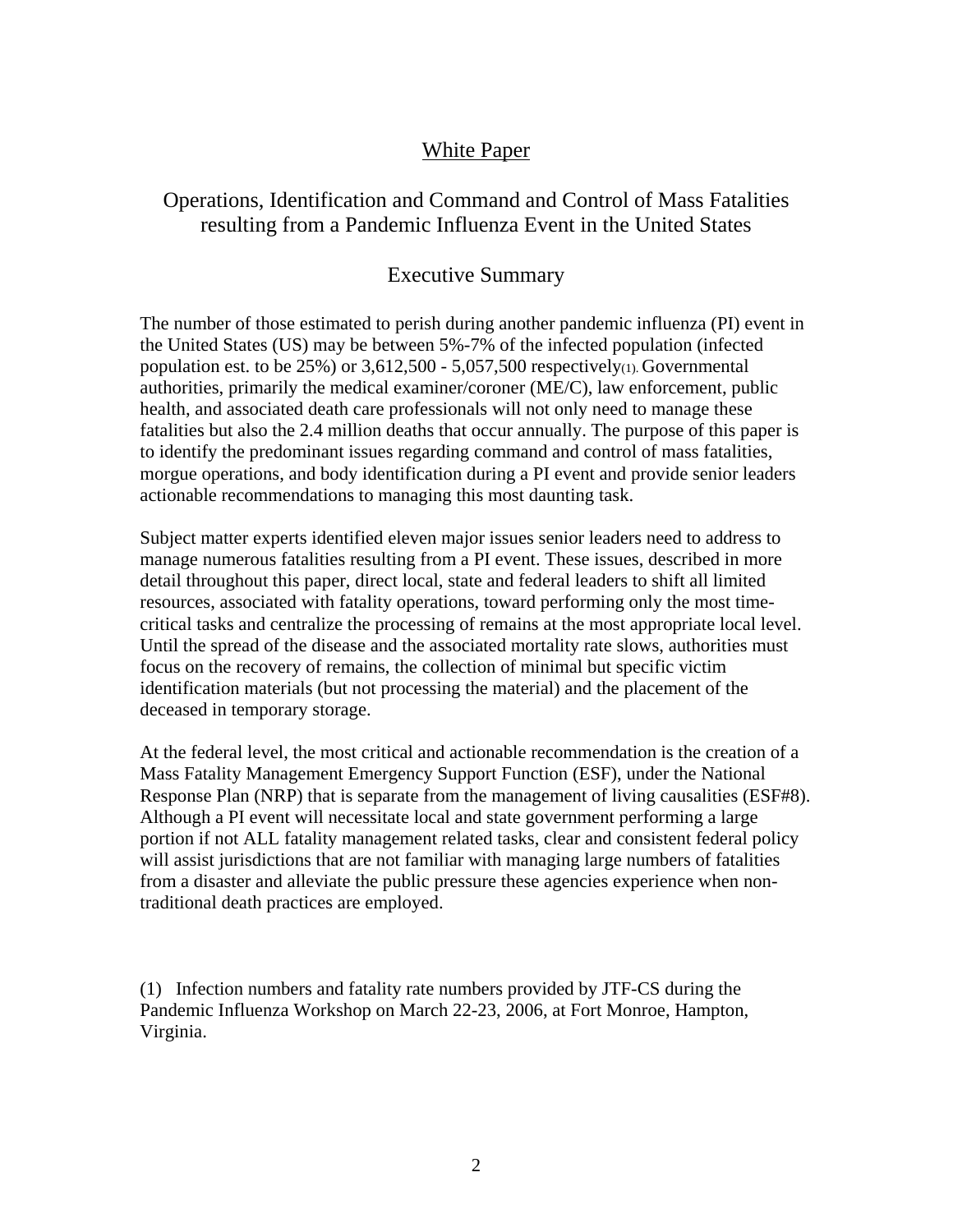# Assumptions

The working group participants formulated the following planning assumptions regarding managing fatalities that result from a PI event

- A PI event IS NOT a single incident but an on-going event that will take place over a period of weeks and months. Bodies will need to be repeatedly recovered from multiple geographic sectors and processed at central locations until the PI event subsides to the point that normal operations can accommodate the surge in deaths.
- A PI event will affect the entire nation and tax every jurisdiction. It is unlikely that professionals from surrounding regions will be able to provide help outside their locale. Local and state authorities will have insufficient personnel, supplies, equipment, and storage to handle the demand. Agencies will need to obtain assistance from existing public and private agencies in their area instead of looking to acquire these resources elsewhere.
- Every jurisdiction will require similar types of critical resources to include personnel, equipment and supplies, to manage the surge in the number of decedents. Our nation's just-in-time inventory method however, will not be able to respond quickly enough to manufacture these additional supplies.
- Some states may attempt to contain disease spread by closing their borders. Such actions, though of limited proven disease containment value, may instead slow and frustrate the delivery and receipt of needed supplies and equipment.
- The public utility infrastructure may temporarily shut down or be hampered causing shortages of water, food, medicine and gasoline. Without such items all government personnel will have a difficult time performing their tasks. Agencies may need to develop creative methods to decrease their need for gasoline, which is believed to be the most likely item in short supply.
- For those jurisdictions whereby influenza is the cause of death and therefore is not considered a ME/C case, the public health department will authorize the ME/C to take jurisdiction of the bodies.
- The death care industry, comprised of public and private agencies will not be able to process remains in the traditional manner due to the increased number of cases.
- PI deaths will primarily fall into two major categories, attended and unattended. The process to identify remains from attended deaths will be relatively straightforward, however, unattended deaths, which require verification of identity, issuing a death certificate, and notifying the next of kin, will be labor intensive.
- There will be delays in the issuances of death certificates for both attended and unattended deaths. This delay will place substantial pressure on the ME/C to issue death certificates so the next of kin can manage the decedent's estate.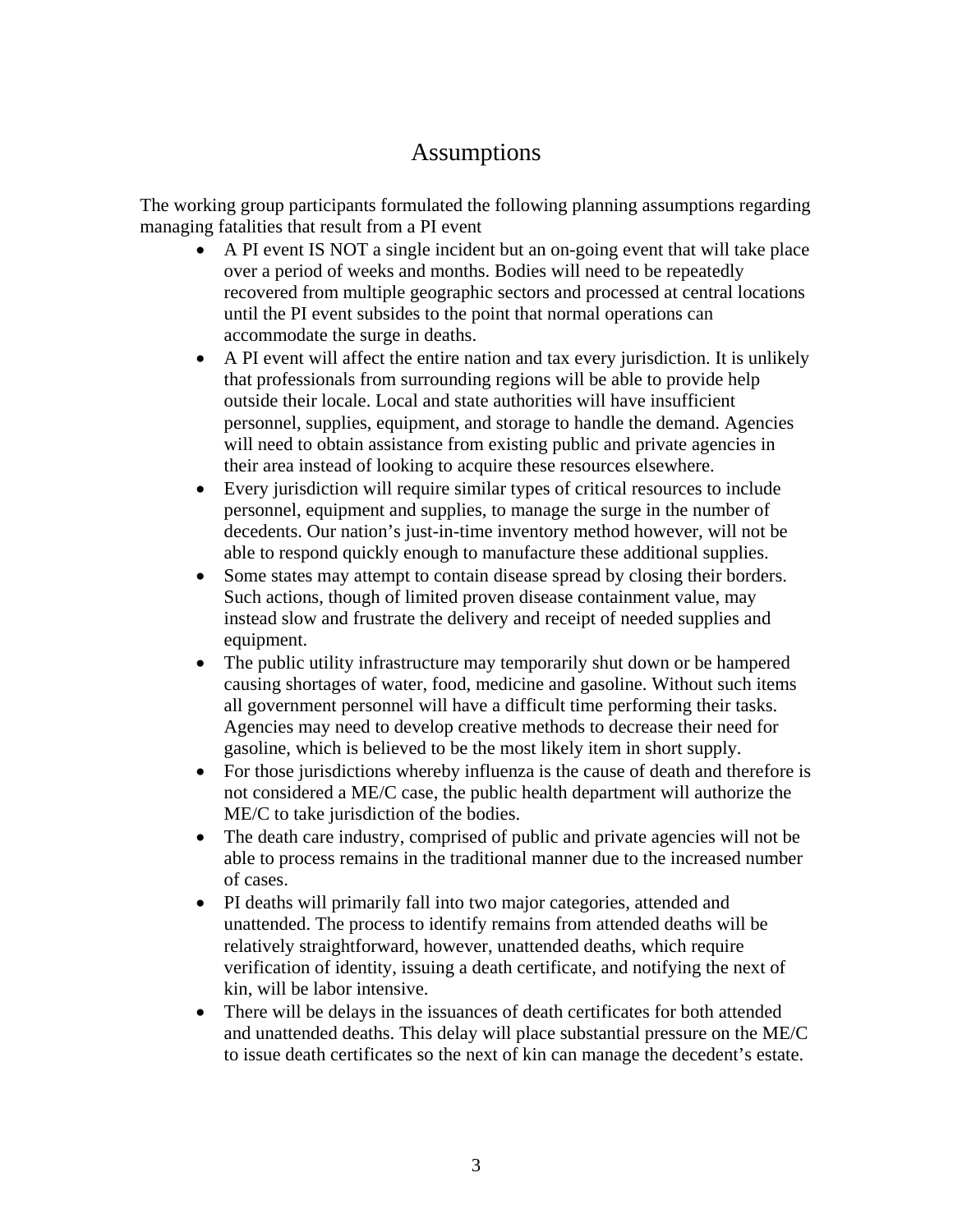## **Issues**

The Volume of Incoming Cases will Increase Significantly

- A large number of people will die in a short time period and will continue to die at a high rate for an extended period of time during a PI event. Resultantly, most ME/C will not have additional staff to manage this surge.
- The ME/C and Funeral Directors will still need to process those that typically die (normal death rate 2.4 million annually) during the PI event.

Transportation, Morgue and Funeral Assets will be Overwhelmed

- Because the number of decedents will rise dramatically, normal transportation resources for any given jurisdiction will be overwhelmed.
- It is highly likely that agencies will use non-traditional means of transportation, such as buses, trucks and vans and employ non-traditional drivers and handlers.
- It is also likely that some family members will transport their deceased loved one to a known local collection point/morgue, when the ME/C is not able to recover bodies quickly.
- Even if bodies can be recovered in a timely manner, it is unlikely that funeral homes will be able to process remains for final disposition at the same rate.
- It is unlikely all bodies will be able to be processed using current infrastructure (i.e. standard morgues).

Storage Capacity will be Overwhelmed

- ME/C offices, hospitals and funeral homes DO NOT have adequate storage facilities. Most of these entities storage locations already operate at 90% capacity.
- Even if bodies can be recovered in a timely manner, it is unlikely that funeral homes will be able to process remains for final disposition at the same rate the bodies can be recovered.
- For those agencies that do have a surge capacity plan, it is likely that they have only identified one means of expanding their storage instead of identifying two or three.
- It is unlikely that during a PI event the number of fatalities needing storage will exceed the local capability.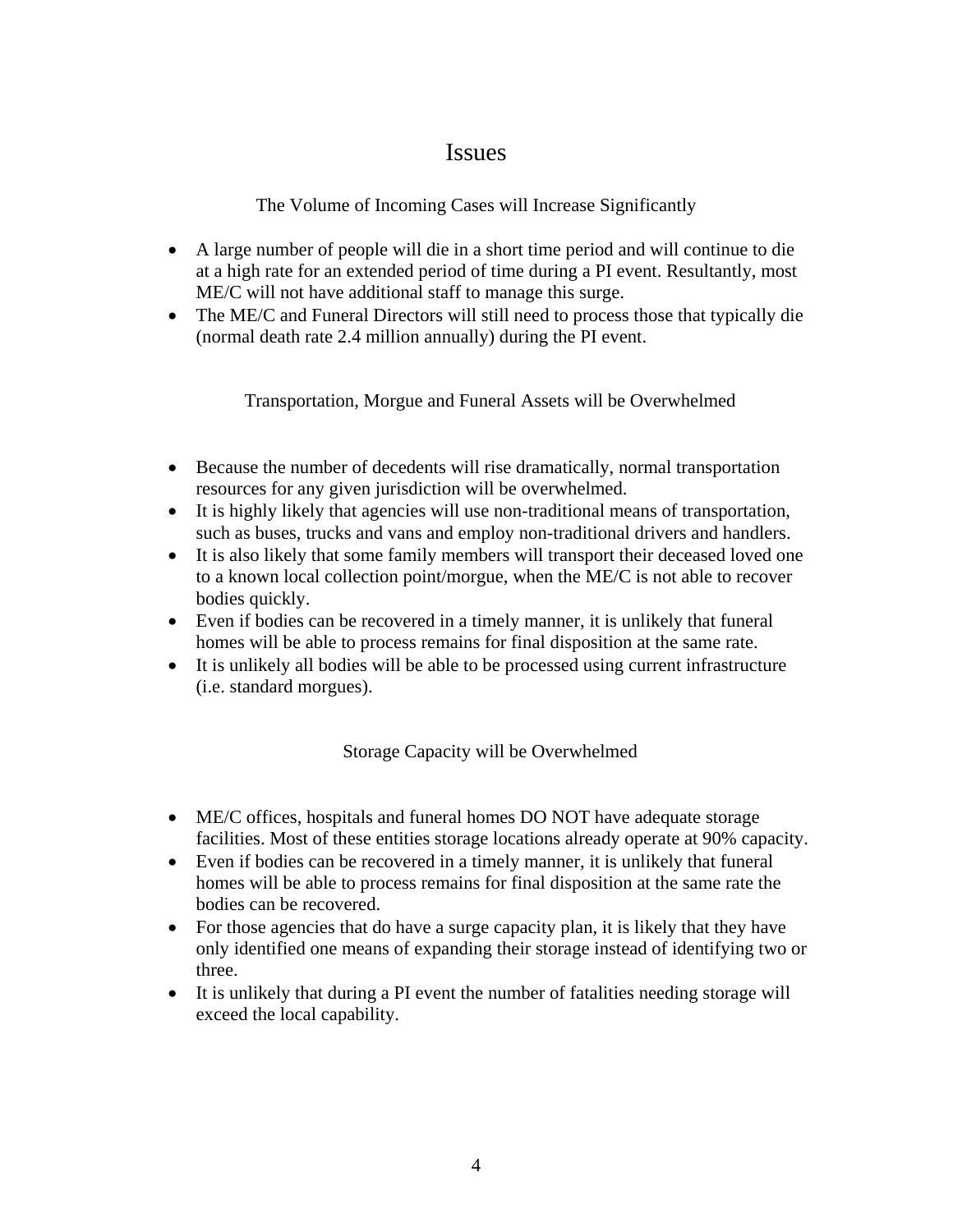- Those who die during a PI event may need to be stored for an extended period until the ME/C is able to identify remains, determine cause and manner of death, and issue a death certificate.
- Temporary refrigerated storage (between  $37 42$  degrees Fahrenheit) provides the best temporary storage option; however, bodies can only be held in refrigerated storage for approximately 6 months before the body decays.
- Placing all remains in refrigerated storage may not be an option due to several factors, including limited gasoline supply generators, limited maintenance personnel to repair broken units, limited refrigeration units ( as the entire nation will need this same resource). Thus, the ME/C may need to use non-traditional methods of temporary storage, such as temporary internment.

Tracking and Identification Process Must Remain a Priority

- Although identifying remains during a PI event may not initially be problematic, a subset of those who die may not be easily identified, thereby slowing the ME/C ability to release remains for final disposition.
- For this reason, identification and tracking should begin upon body recovery, but at the latest upon the time remains are received at the local collection point/morgue.
- Historically, numbering systems have been unwieldy, disjointed and complicated during mass fatality events, as each jurisdiction agency has its own method of numbering.
- To add to the confusion, the ME/C will also need to process their daily caseload during the same time the PI event takes place.

#### There will be a Delay in Issuing Death Certificates and Obtaining Decedent **Identifications**

- During a PI event, it will be more difficult than normal to identify decedents of unattended deaths.
- When a death is unattended and the identity is known, it still may be difficult to obtain a signed death certificate because physicians will be overwhelmed caring for the living.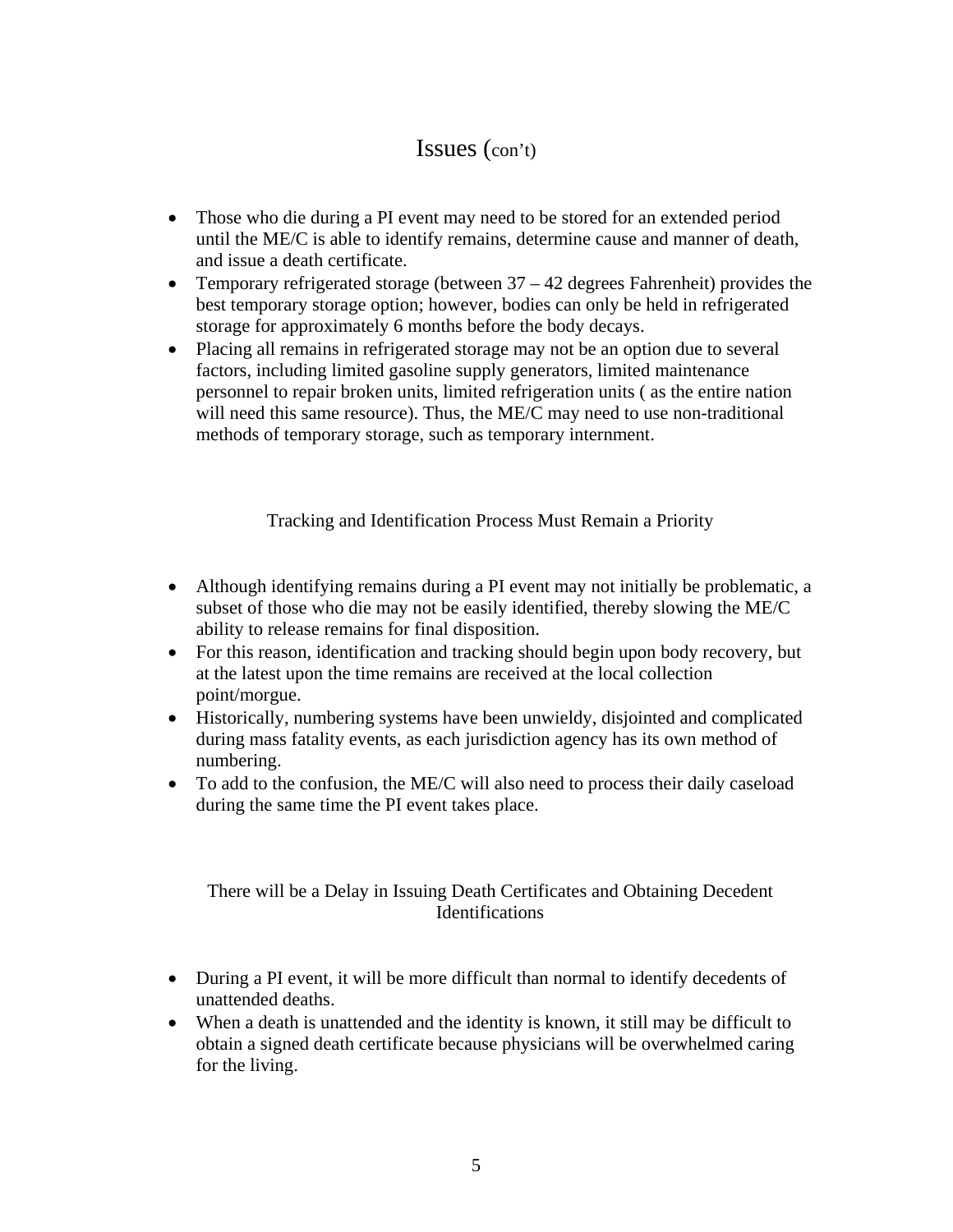- Before a death certificate can be signed, the ME/C will need to make a positive identification.
- Before a body can be released to the family or transition to permanent final disposition, a death certificate is required.

There will be a Depletion in the Workforce

- Many individuals will be sick or taking care of their family members who are sick and will not be available to perform their regular job.
- Only individuals that are accustomed to processing and handling remains should handle bodies. This requirement, however, limits the ME/C ability to assign just anyone to perform most fatality processing related tasks.
- The ME/C and those in authority must be prepared to shift the function their staff performs from being "workers" to "managers". Thus, they must be able to fill key leadership roles that can appropriately manage, train, inform, direct and coordinate the efforts of "volunteers".
- The ME/C must incorporate a means to protect employee health and reduce the spread of infection to workers (to include ad-hoc workers i.e., volunteers).

Critical Infrastructure, Supply Chains will likely be Compromised and Mutual Aid Support Will Not be Available

- During a PI event, local jurisdictional agencies will need to primarily rely on local resources.
- It is likely that the entire community infrastructure will be compromised and only partly operating during certain periods of the PI event. Water, supplies, food and gasoline may be compromised.
- Manufacturing agencies within the United States employ just-in-time inventory systems and do not stock large inventories, thus there may be a supply shortage nation-wide for critical items.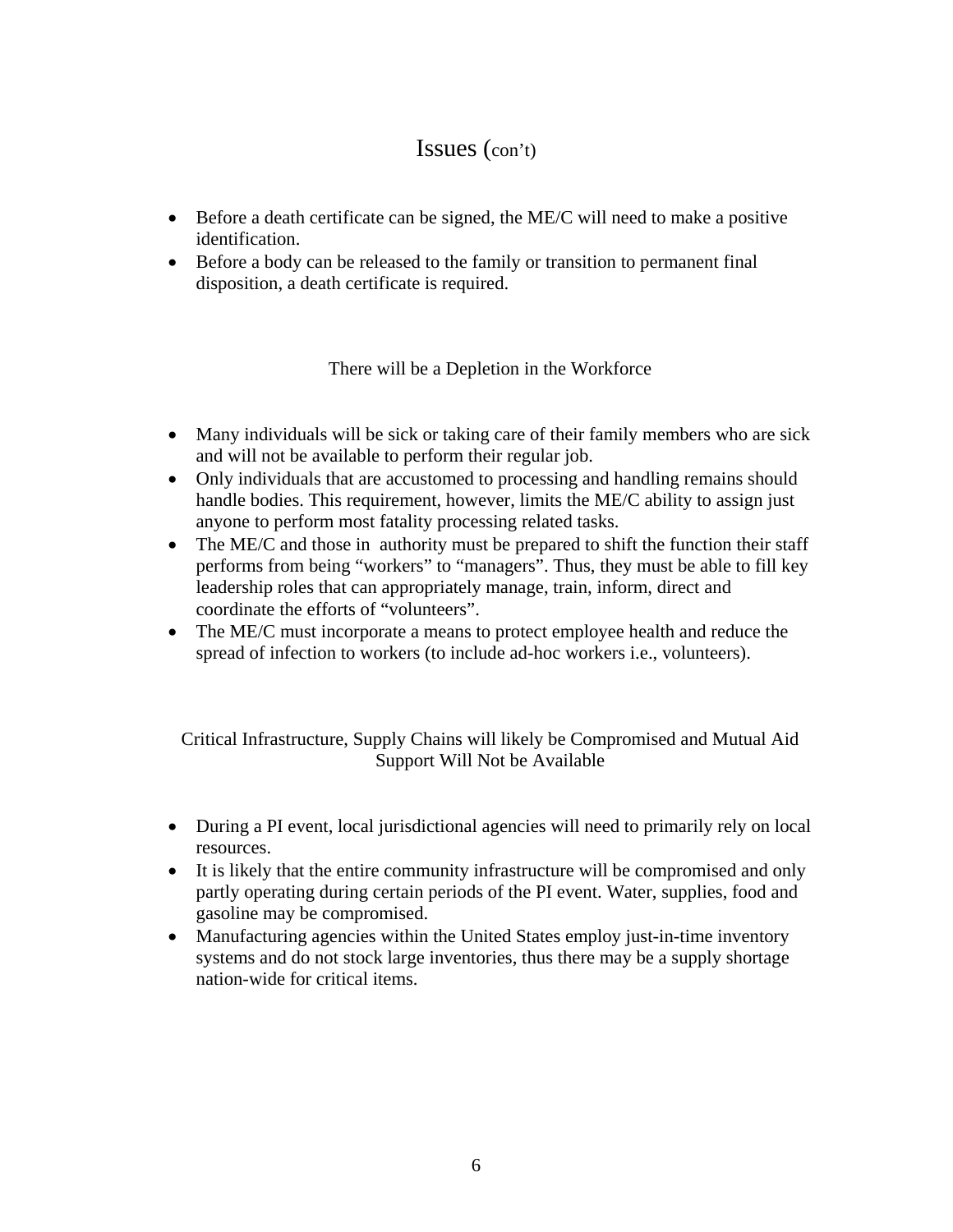- Because the very nature of a PI event is widespread, surrounding states will not be able to support fatality management efforts for anyone other than their own location.
- Additionally, federal Disaster Mortuary Operational Response Teams (DMORT) will not be available, as they are professional volunteers, which support mortuary professions on a daily basis. These individuals will likely support the needs of their local region.

Public Expectations Regarding Fatality Management Operations and Final Disposition Must be Modified

- The American culture has strong beliefs and traditions regarding handling decedents with dignity. Often these beliefs are enmeshed with religious beliefs. When the public is told that they cannot proceed with final disposition in the traditional manner, family members become upset. Often the result includes negative media coverage, involvement of elected officials, public distrust of the government, or concerns that the government is hindering individual civil liberties.
- In almost every state in the US, public laws dictate that all human remains must be returned to the decedent's next of kin. There are a few states that provide exception to these laws. Those states that have passed an Emergency Health Powers law will provide ME/C the authority they need to not return the decedent and determine final disposition when an incident is considered a public health hazard.

There is a Lack of Federal Leadership and Clarity within the National Response Plan

- Mortuary affairs is normally a local and state function, however, in a mass fatality scenario, which encompasses a large geographical area, neither one has the resources necessary to meet the demands.
- Federal agencies are required to fund, prioritize, and manage mass fatalities from a PI event, however, no single agency at the federal level sufficiently has its focus on mass fatality/mortuary affairs.